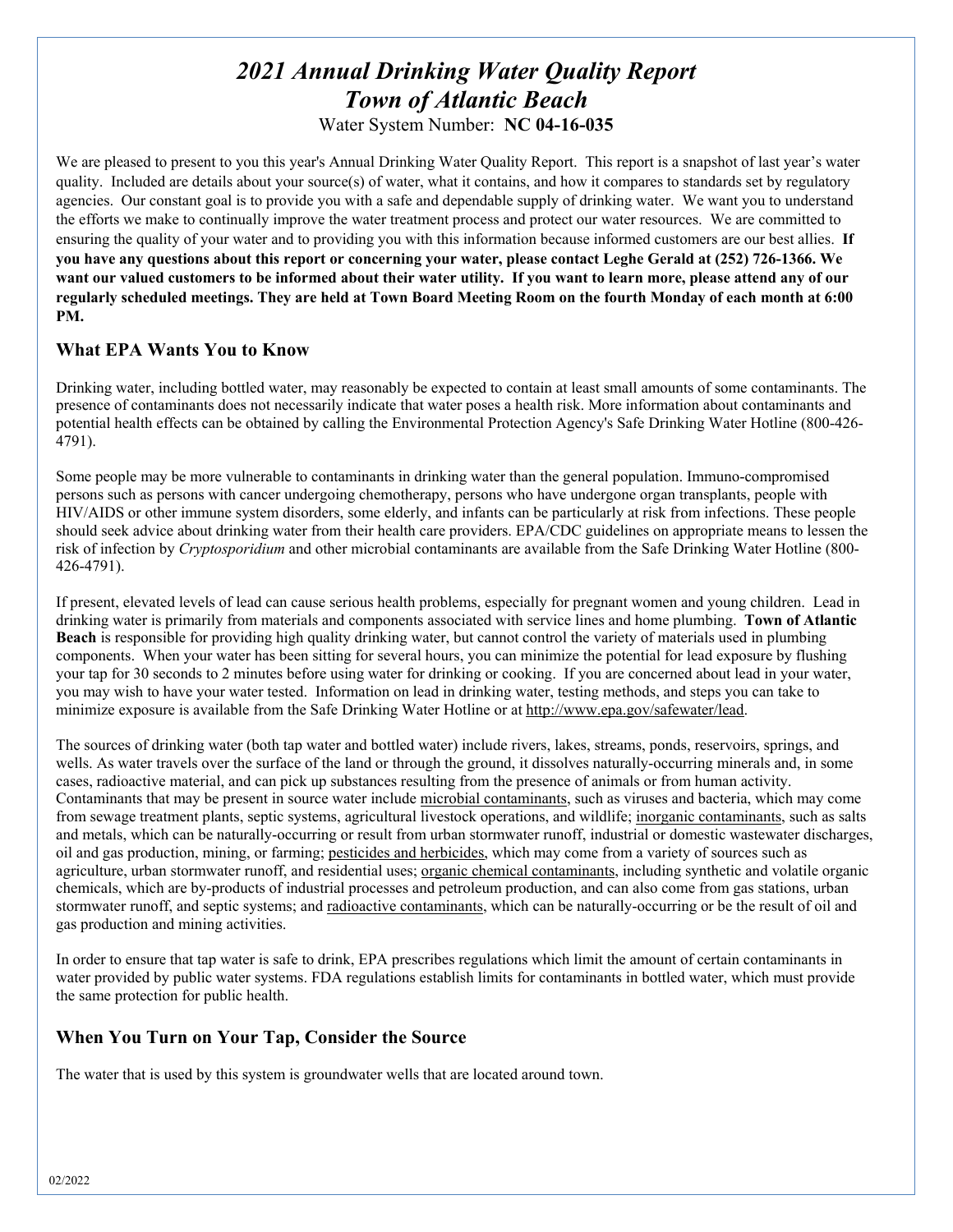# **Source Water Assessment Program (SWAP) Results**

The North Carolina Department of Environmental Quality (DEQ), Public Water Supply (PWS) Section, Source Water Assessment Program (SWAP) conducted assessments for all drinking water sources across North Carolina. The purpose of the assessments was to determine the susceptibility of each drinking water source (well or surface water intake) to Potential Contaminant Sources (PCSs). The results of the assessment are available in SWAP Assessment Reports that include maps, background information and a relative susceptibility rating of Higher, Moderate or Lower.

The relative susceptibility rating of each source for **Town of Atlantic Beach** was determined by combining the contaminant rating (number and location of PCSs within the assessment area) and the inherent vulnerability rating (i.e., characteristics or existing conditions of the well or watershed and its delineated assessment area). The assessment findings are summarized in the table below:

| <b>Source Name</b> | <b>Susceptibility Rating</b> | <b>SWAP Report Date</b> |
|--------------------|------------------------------|-------------------------|
| Well $# 1$         | Moderate                     | September 10, 2020      |
| Well $# 2$         | Moderate                     | September 10, 2020      |
| Well $# 3$         | Lower                        | September 10, 2020      |
| Well $# 4$         | Moderate                     | September 10, 2020      |
| Well $# 5$         | Moderate                     | September 10, 2020      |
| Well $# 6$         | Lower                        | September 10, 2020      |
| Well $# 2A$        | Moderate                     | September 10, 2020      |

#### **Susceptibility of Sources to Potential Contaminant Sources (PCSs)**

The complete SWAP Assessment report for **Town of Atlantic Beach** may be viewed on the Web at:

https://www.ncwater.org/?page=600 Note that because SWAP results and reports are periodically updated by the PWS Section, the results available on this web site may differ from the results that were available at the time this CCR was prepared. If you are unable to access your SWAP report on the web, you may mail a written request for a printed copy to: Source Water Assessment Program – Report Request, 1634 Mail Service Center, Raleigh, NC 27699-1634, or email requests to swap@ncdenr.gov. Please indicate your system name, number, and provide your name, mailing address and phone number. If you have any questions about the SWAP report please contact the Source Water Assessment staff by phone at 919-707-9098.

It is important to understand that a susceptibility rating of "higher" does not imply poor water quality, only the system's potential to become contaminated by PCSs in the assessment area.

# **Help Protect Your Source Water**

Protection of drinking water is everyone's responsibility. We have implemented the following source water protection actions: You can help protect your community's drinking water source(s) in several ways: (examples: dispose of chemicals properly; take used motor oil to a recycling center, volunteer in your community to participate in group efforts to protect your source, etc.).

# **Violations that Your Water System Received for the Report Year**

During 2021, or during any compliance period that ended in 2021, we received (1) *Disinfection By-Products (DBP)* (MCL) violation that covered the quarterly compliance period ending March 31, 2021*.* The violation was for Total Trihalomethanes (TTHM) during the 1st quarter of 2021.

In the near future, we will be converting our disinfection over to chloramines to assist with the removal of excess *Disinfection By-Products (DBP)*. An official Public Notice related to this violation was sent to all customers during the year of 2021.

# **Water Quality Data Tables of Detected Contaminants**

We routinely monitor for over 150 contaminants in your drinking water according to Federal and State laws. The tables below list all the drinking water contaminants that we detected in the last round of sampling for each particular contaminant group. The presence of contaminants does not necessarily indicate that water poses a health risk. **Unless otherwise noted, the data presented in this table is from testing done January 1 through December 31, 2021.** The EPA and the State allow us to monitor for certain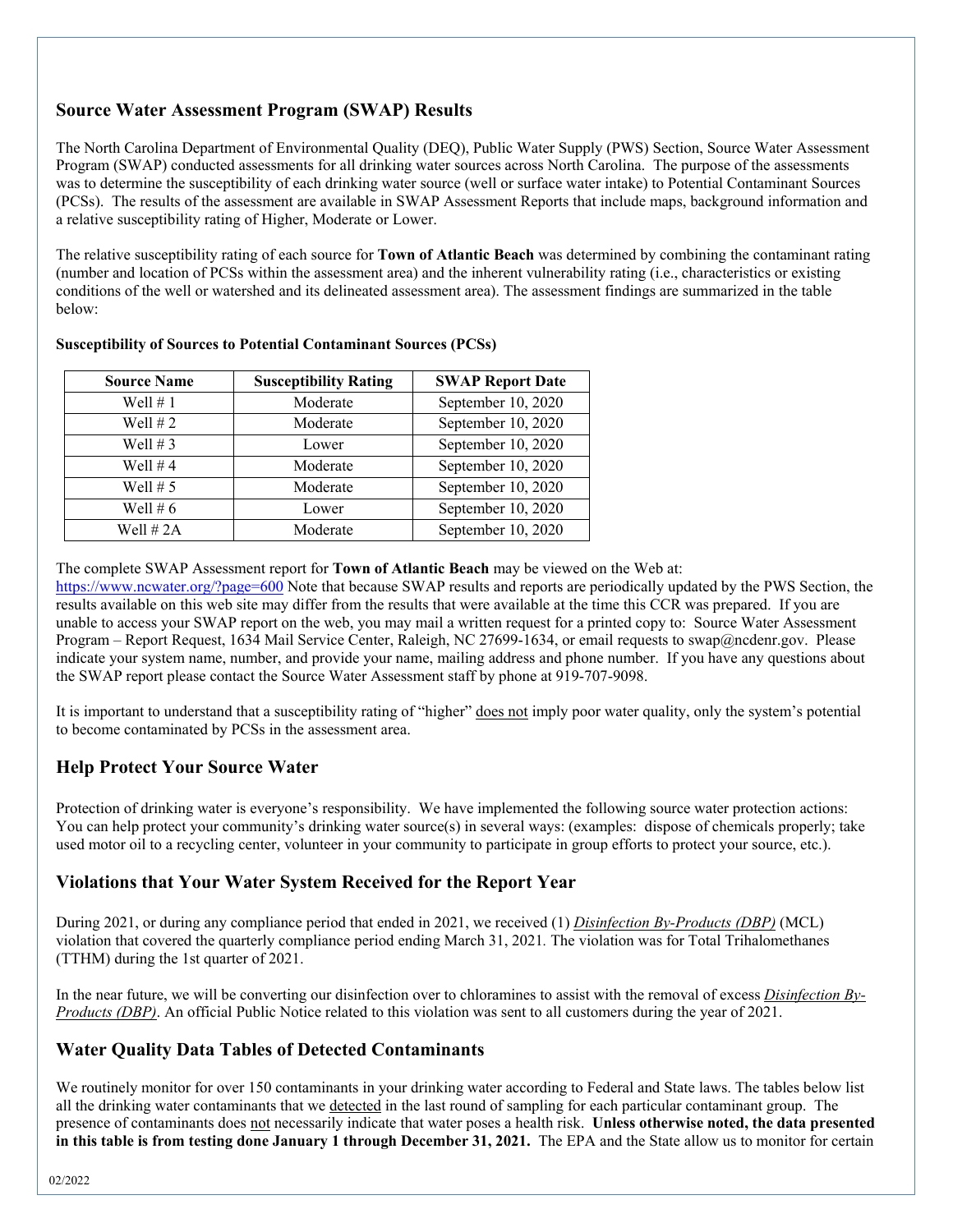contaminants less than once per year because the concentrations of these contaminants are not expected to vary significantly from year to year. Some of the data, though representative of the water quality, is more than one year old.

## **Important Drinking Water Definitions:**

*Not-Applicable (N/A)* – Information not applicable/not required for that particular water system or for that particular rule.

*Non-Detects (ND)* - Laboratory analysis indicates that the contaminant is not present at the level of detection set for the particular methodology used.

*Parts per million (ppm) or Milligrams per liter (mg/L)* - One part per million corresponds to one minute in two years or a single penny in \$10,000.

*Parts per billion (ppb) or Micrograms per liter (ug/L)* - One part per billion corresponds to one minute in 2,000 years, or a single penny in \$10,000,000.

*Parts per trillion (ppt) or Nanograms per liter (nanograms/L)* - One part per trillion corresponds to one minute in 2,000,000 years, or a single penny in \$10,000,000,000.

*Parts per quadrillion (ppq) or Picograms per liter (picograms/L)* - One part per quadrillion corresponds to one minute in 2,000,000,000 years or one penny in \$10,000,000,000,000.

*Picocuries per liter (pCi/L)* - Picocuries per liter is a measure of the radioactivity in water.

*Million Fibers per Liter (MFL)* - Million fibers per liter is a measure of the presence of asbestos fibers that are longer than 10 micrometers.

*Nephelometric Turbidity Unit (NTU)* - Nephelometric turbidity unit is a measure of the clarity of water. Turbidity in excess of 5 NTU is just noticeable to the average person.

*Action Level (AL) -* The concentration of a contaminant which, if exceeded, triggers treatment or other requirements which a water system must follow.

*Treatment Technique (TT)* **-** A required process intended to reduce the level of a contaminant in drinking water.

*Maximum Residual Disinfection Level (MRDL)* – The highest level of a disinfectant allowed in drinking water. There is convincing evidence that addition of a disinfectant is necessary for control of microbial contaminants.

*Maximum Residual Disinfection Level Goal (MRDLG)* – The level of a drinking water disinfectant below which there is no known or expected risk to health. MRDLGs do not reflect the benefits of the use of disinfectants to control microbial contaminants.

*Locational Running Annual Average (LRAA)* – The average of sample analytical results for samples taken at a particular monitoring location during the previous four calendar quarters under the Stage 2 Disinfectants and Disinfection Byproducts Rule.

*Level 1 Assessment - A Level 1 assessment is a study of the water system to identify potential problems and determine (if possible) why total coliform bacteria have been found in our water system.* 

*Level 2 Assessment - A Level 2 assessment is a very detailed study of the water system to identify potential problems and determine (if possible) why an E. coli MCL violation has occurred and/or why total coliform bacteria have been found in our water system on multiple occasions.* 

*Maximum Contaminant Level (MCL)* - The highest level of a contaminant that is allowed in drinking water. MCLs are set as close to the MCLGs as feasible using the best available treatment technology.

*Maximum Contaminant Level Goal (MCLG)* - The level of a contaminant in drinking water below which there is no known or expected risk to health. MCLGs allow for a margin of safety.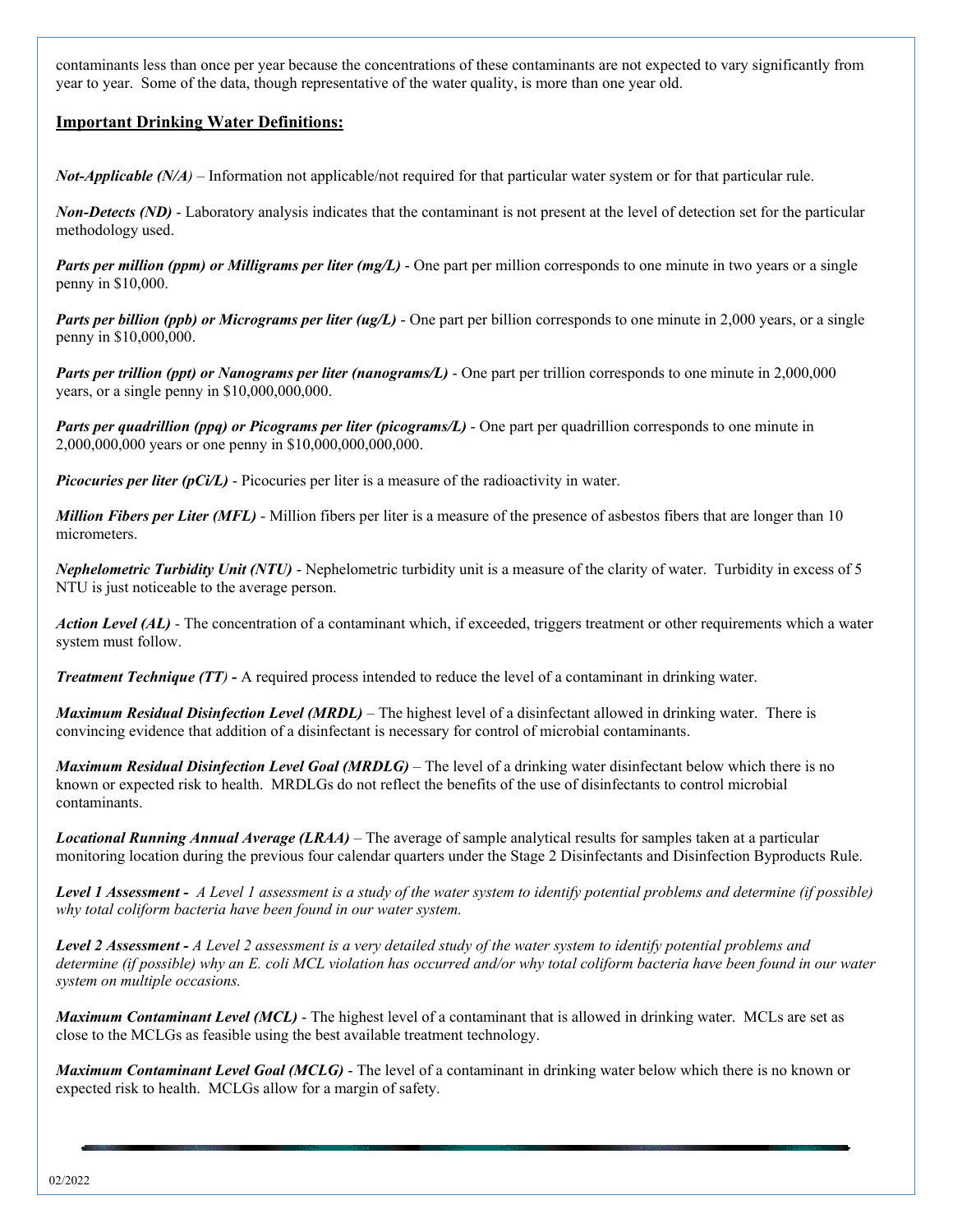# **Tables of Detected Contaminants**

## **Inorganic Contaminants**

| Contaminant (units) | Sample<br>Date | MCL<br>Violation<br>Y/N | $V_{\text{Our}}$<br>Water | Range<br>High<br>Low | <b>MCLG</b> | <b>MCL</b> | Likely Source of Contamination                                                                                                  |
|---------------------|----------------|-------------------------|---------------------------|----------------------|-------------|------------|---------------------------------------------------------------------------------------------------------------------------------|
| Fluoride (ppm)      | 1/20/2021      | N                       | 0.454                     | 0.454                |             |            | Erosion of natural deposits; water additive<br>which promotes strong teeth; discharge<br>from fertilizer and aluminum factories |

### **Unregulated Inorganic Contaminants**

| Contaminant (units) | Sample<br>Date | Your<br>Water<br>(average) | Range<br>High<br>Low |
|---------------------|----------------|----------------------------|----------------------|
| Chloride            | 9/8/2021       | 12.5                       | $10 - 15$            |

## **Lead and Copper Contaminants**

| Contaminant (units)                           | Sample<br>Date | Your<br>Water | Number of<br>sites found<br>above the AL | MCLG. | AL       | Likely Source of Contamination                                          |
|-----------------------------------------------|----------------|---------------|------------------------------------------|-------|----------|-------------------------------------------------------------------------|
| Copper (ppm)<br>(90 <sup>th</sup> percentile) | 8/25/2019      | 0.554         |                                          | 1.3   | $AL=1.3$ | Corrosion of household plumbing<br>systems; erosion of natural deposits |
| Lead (ppb)<br>(90 <sup>th</sup> percentile)   | 8/25/2019      | 3.0           |                                          |       | $AL=15$  | Corrosion of household plumbing<br>systems; erosion of natural deposits |

## **Disinfectant Residuals Summary**

|                | Year<br>Sampled | MRDL<br>Violation<br>Y/N | Your<br>Water<br>(highest RAA) | Range<br>High<br>Low | <b>MRDLG</b> | <b>MRDL</b> | Likely Source of Contamination             |
|----------------|-----------------|--------------------------|--------------------------------|----------------------|--------------|-------------|--------------------------------------------|
| Chlorine (ppm) | 2021            |                          | 1.37                           | $0.72 - 2.2$         |              | 4.0         | Water additive used to control<br>microbes |

#### **Stage 2 Disinfection Byproduct Compliance -** Based upon Locational Running Annual Average (LRAA)

| Disinfection<br>Byproduct | Year<br>Sampled | MCL<br>Violation<br>Y/N | Your<br>Water<br>(highest LRAA) | Range<br>High<br>Low | <b>MCLG</b> | <b>MCL</b> | Likely Source of Contamination              |
|---------------------------|-----------------|-------------------------|---------------------------------|----------------------|-------------|------------|---------------------------------------------|
| TTHM (ppb)                |                 |                         |                                 |                      | N/A         | 80         | Byproduct of drinking water<br>disinfection |
| Location (B01             | 2021            | Y                       | 82.0                            | $53.0 - 82.0$        |             |            |                                             |
| Location (B02)            | 2021            | N                       | 80.0                            | $44.0 - 80.0$        |             |            |                                             |
| $HAA5$ (ppb)              |                 |                         |                                 |                      | N/A         | 60         | Byproduct of drinking water<br>disinfection |
| Location (B01)            | 2021            | N                       | 56.0                            | $28.0 - 56.0$        |             |            |                                             |
| Location (B02)            | 2021            | N                       | 59.0                            | $26.0 - 59.0$        |             |            |                                             |

**For TTHM:** *Some people who drink water containing trihalomethanes in excess of the MCL over many years may experience problems with their liver, kidneys, or central nervous systems, and may have an increased risk of getting cancer.* 

**For HAA5:** *Some people who drink water containing haloacetic acids in excess of the MCL over many years may have an increased risk of getting cancer.*